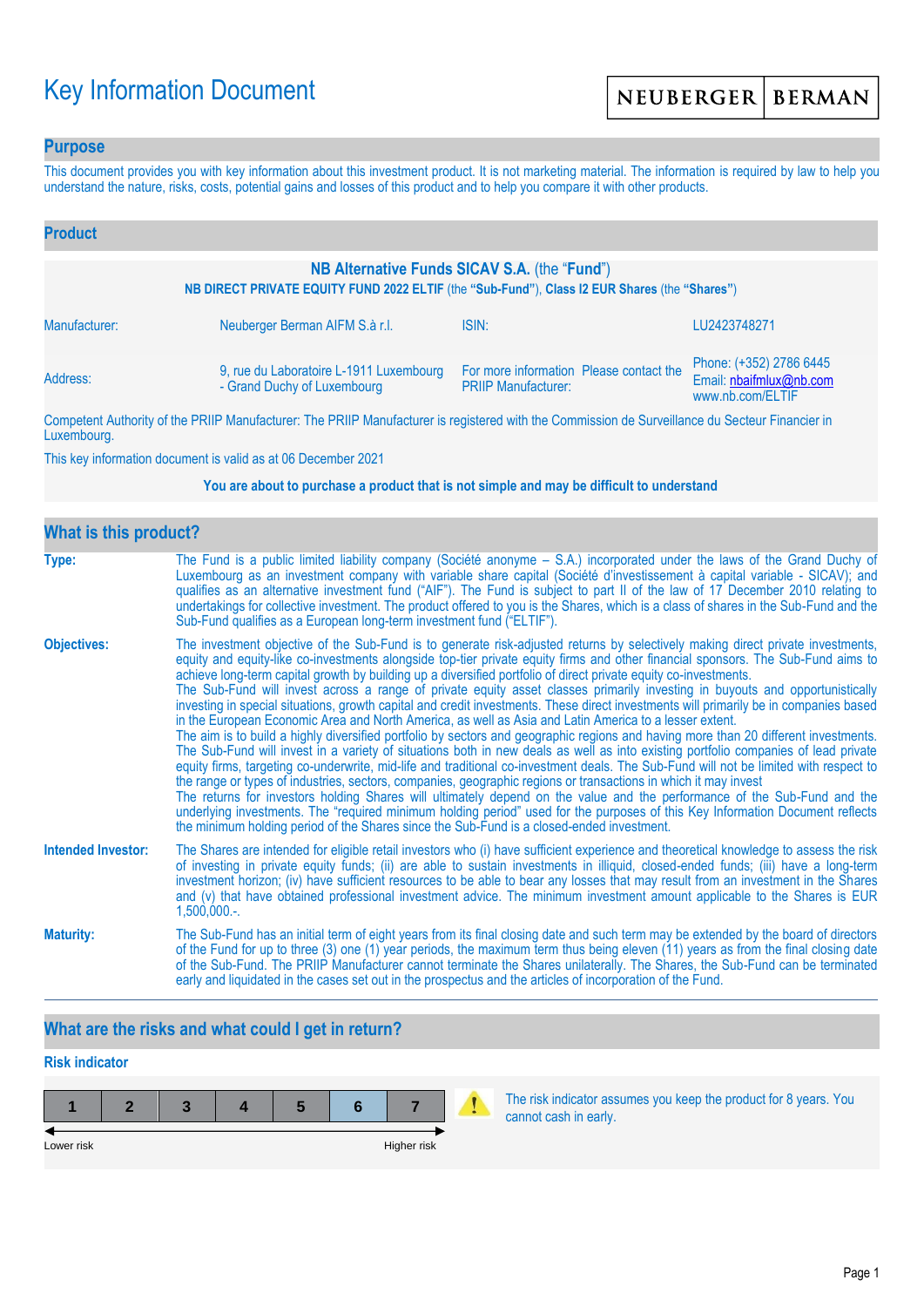The summary risk indicator ("SRI") is a guide to the level of risk of this product compared to other products. It shows how likely it is that the product will lose money because of movements in the markets or because we are not able to pay you. We have classified this product as class 6 out of 7, which is a high risk class. This rates the potential losses from future performance at a high-level, and poor market conditions impact the capacity of the Sub-Fund to pay you. **Be aware of currency risk. In some circumstances, you may receive payments in a different currency, so the final return you will get may depend on the exchange rate between** 

#### **the two currencies. This risk is not considered in the indicator shown above.**

If the currency of the Shares is different from the currency of the Sub-Fund, exchange rate fluctuations will affect the return on investment. Also, the Sub-Fund will make investments in different currencies. This product does not include any protection from future market performance so you could lose some or all of your investment. If the Sub-Fund is not able to pay you what is owed, you could lose your entire investment.

#### **Performance Scenarios**

**Market developments in the future cannot be accurately predicted. The scenarios shown are only an indication of some of the possible outcomes based on recent returns. Actual returns could be lower.**

| Investment 10 000 EUR        |                                     |                                              |
|------------------------------|-------------------------------------|----------------------------------------------|
| <b>Scenarios</b>             |                                     | 8 years<br>(minimum required holding period) |
| <b>Stress Scenario</b>       | What you might get back after costs | 7733.38 EUR                                  |
|                              | Average return each year            | $-3.16%$                                     |
| <b>Unfavourable Scenario</b> | What you might get back after costs | 15 012.36 EUR                                |
|                              | Average return each year            | 5.21%                                        |
| <b>Moderate Scenario</b>     | What you might get back after costs | 17 566,03 EUR                                |
|                              | Average return each year            | 7.30%                                        |
| <b>Favourable Scenario</b>   | What you might get back after costs | 20 336,99 EUR                                |
|                              | Average return each year            | 9.28%                                        |

This table shows the money you could get back over the next 8 years (recommended holding period), under different scenarios, assuming that you invest 10 000 EUR. The scenarios shown illustrate how your investment could perform. You can compare them with the scenarios of other products. The scenarios presented are an estimate of future performance based on evidence from the past on how the value on this investment varies, and are not an exact indicator. What you get will vary depending on how the market performs and how long you keep the product. The stress scenario shows what you might get back in extreme market circumstances, and it does not take into account the situation where we are not able to pay you. The figures shown include all the costs of the product itself, but may not include all the costs you pay to your advisor or distributor. The figures do not take into account your personal tax situation, which may also affect how much you get back.

#### **What happens if Neuberger Berman AIFM S.à r.l. is unable to pay out?**

Losses are not covered by an investor's compensation or guaranteed scheme. The investor may not face a financial loss due to the default of the PRIIP Manufacturer.

Brown Brothers Harriman (Luxembourg) S.C.A (the "Depositary") will perform safekeeping duties for the Fund's assets. In the event of the insolvency of the PRIIP Manufacturer, the Fund's assets in the safekeeping of the Depositary will not be affected. However, in the event of the Depositary's insolvency, or someone acting on its behalf, the Fund may suffer a financial loss. However, this risk is mitigated to a certain extent by the fact the Depositary is required by law and regulation to segregate its own assets from the assets of the Fund. The Depositary will also be liable to the Fund and the investors for any loss arising from, among other things, its negligence, fraud or intentional failure properly to fulfil its obligations (subject to certain limitations).

#### **What are the costs?**

The Reduction In Yield ("RIY") shows what impact the total costs you pay will have on the return you might receive and may reduce the growth of your investment ("Impact on Return"). The total costs take into account one-off, ongoing and incidental costs. The amounts shown below are the cumulative costs of the product itself, at the recommended holding periods. The figures assume that you invest 10 000 EUR. The figures are estimates and may change in the future.

#### **Costs over Time**

The person selling you or advising you about this product may charge you other costs. If so, this person will provide you with information about these costs, and should show you the impact that all costs will have on your investment over time.

| Investment 10 000 EUR           | If you cash in after 8 years |
|---------------------------------|------------------------------|
| <b>Total costs</b>              | 2486.40 EUR                  |
| Impact on return (RIY) per year | $3.11\%$                     |